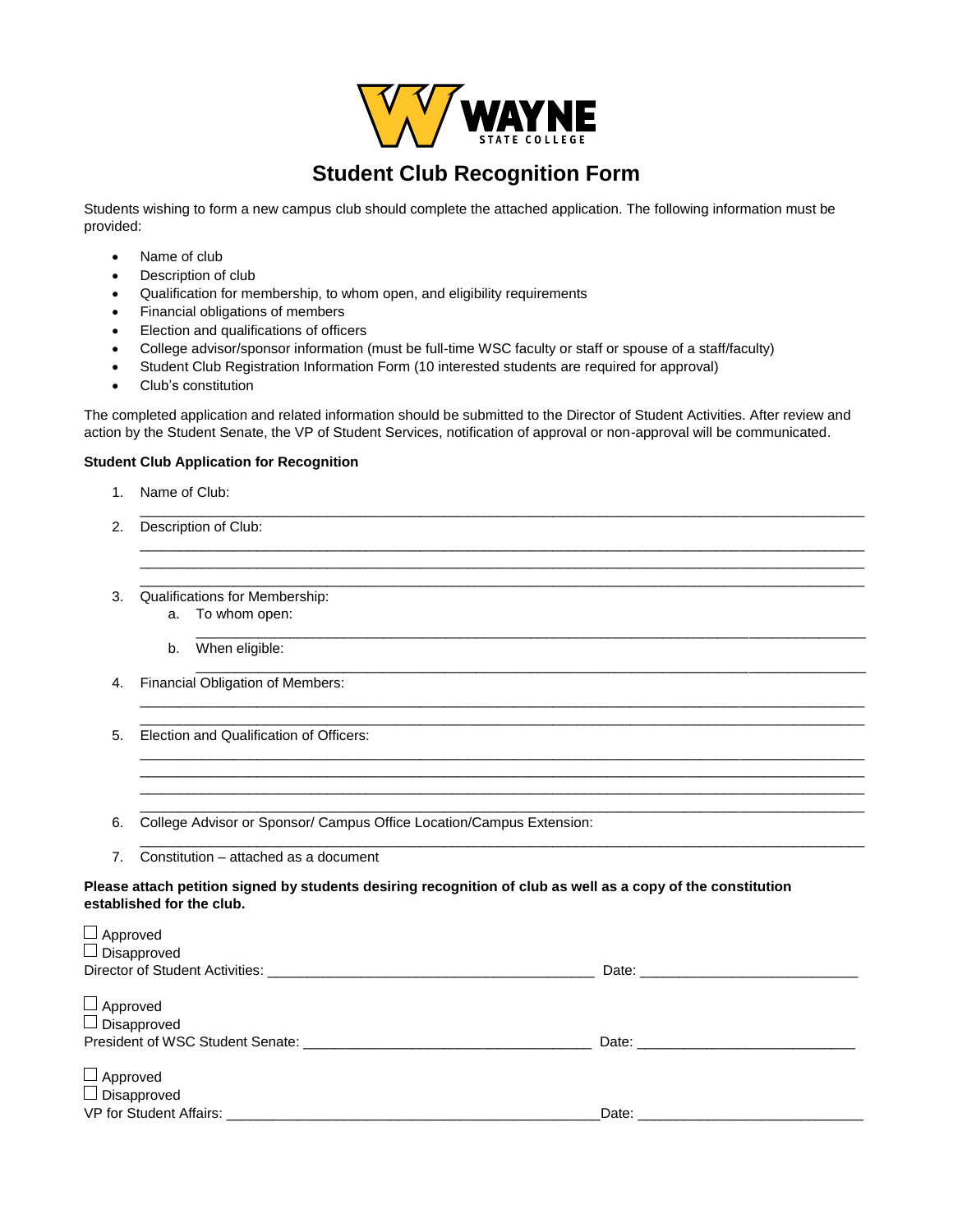## **Student Club Registration**

**Student Activities 20\_\_\_\_-20\_\_\_\_**

\_\_\_\_\_\_\_\_\_\_\_\_\_\_\_\_\_\_\_\_\_\_\_\_\_\_\_\_\_\_\_\_\_\_\_\_\_\_\_\_\_\_\_\_\_\_\_\_\_\_\_\_\_\_\_\_\_\_\_\_\_\_\_\_\_\_\_\_\_\_\_\_\_\_\_\_\_\_\_\_\_\_\_\_\_\_\_\_\_\_\_\_\_\_\_\_\_\_\_\_

\_\_\_\_\_\_\_\_\_\_\_\_\_\_\_\_\_\_\_\_\_\_\_\_\_\_\_\_\_\_\_\_\_\_\_\_\_\_\_\_\_\_\_\_\_\_\_\_\_\_\_\_\_\_\_\_\_\_\_\_\_\_\_\_\_\_\_\_\_\_\_\_\_\_\_\_\_\_\_\_\_\_\_\_\_\_\_\_\_\_\_\_\_\_\_\_\_\_\_\_

\_\_\_\_\_\_\_\_\_\_\_\_\_\_\_\_\_\_\_\_\_\_\_\_\_\_\_\_\_\_\_\_\_\_\_\_\_\_\_\_\_\_\_\_\_\_\_\_\_\_\_\_\_\_\_\_\_\_\_\_\_\_\_\_\_\_\_\_\_\_\_\_\_\_\_\_\_\_\_\_\_\_\_\_\_\_\_\_\_\_\_\_\_\_\_\_\_\_\_\_

Official name of club:

List local/state/national/international affiliations:

Official club meeting time and location:

What type of club are you? (Circle one)

Art Athletics, PE and Sports Business Campus Programming Communications and English Education and Counseling Family/Consumer Sciences Foreign Languages and Culture Greek Industrial Technology Math and Science Miscellaneous **Multicultural** Music Political Religious Residence Halls Service/Volunteer Social Science **Theatre** 

#### **Student Club Officers:**

| Officer         | Name | <b>WSC Email Address</b> | Phone |
|-----------------|------|--------------------------|-------|
| Advisor         |      |                          |       |
| President       |      |                          |       |
| $\overline{VP}$ |      |                          |       |
| Treasurer       |      |                          |       |
| Secretary       |      |                          |       |
|                 |      |                          |       |
|                 |      |                          |       |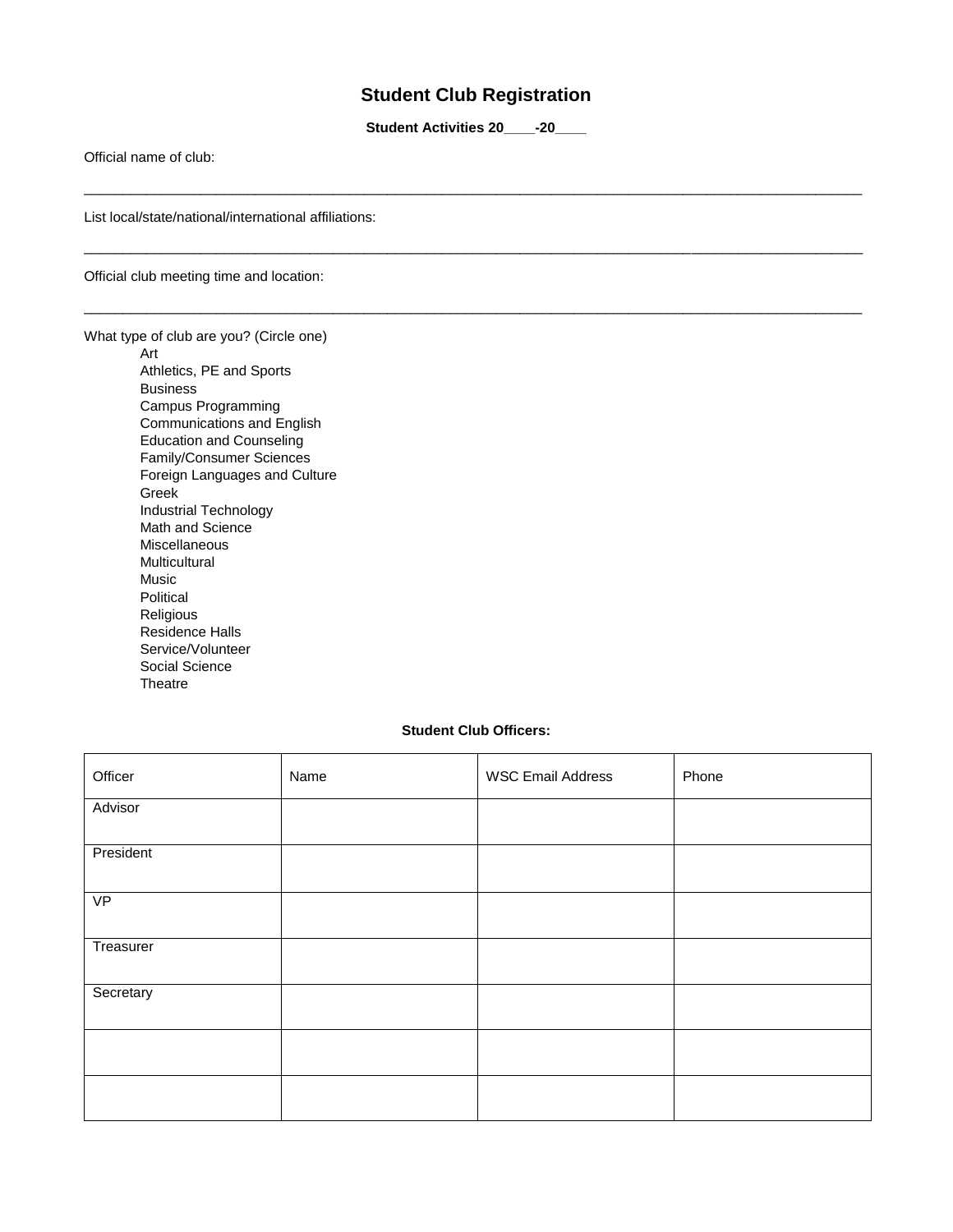### **Active Members**

| Active Member | <b>WSC Email Address</b> |
|---------------|--------------------------|
|               |                          |
|               |                          |
|               |                          |
|               |                          |
|               |                          |
|               |                          |
|               |                          |
|               |                          |
|               |                          |
|               |                          |
|               |                          |
|               |                          |
|               |                          |
|               |                          |
|               |                          |

\*Only 10 interested students are needed for approval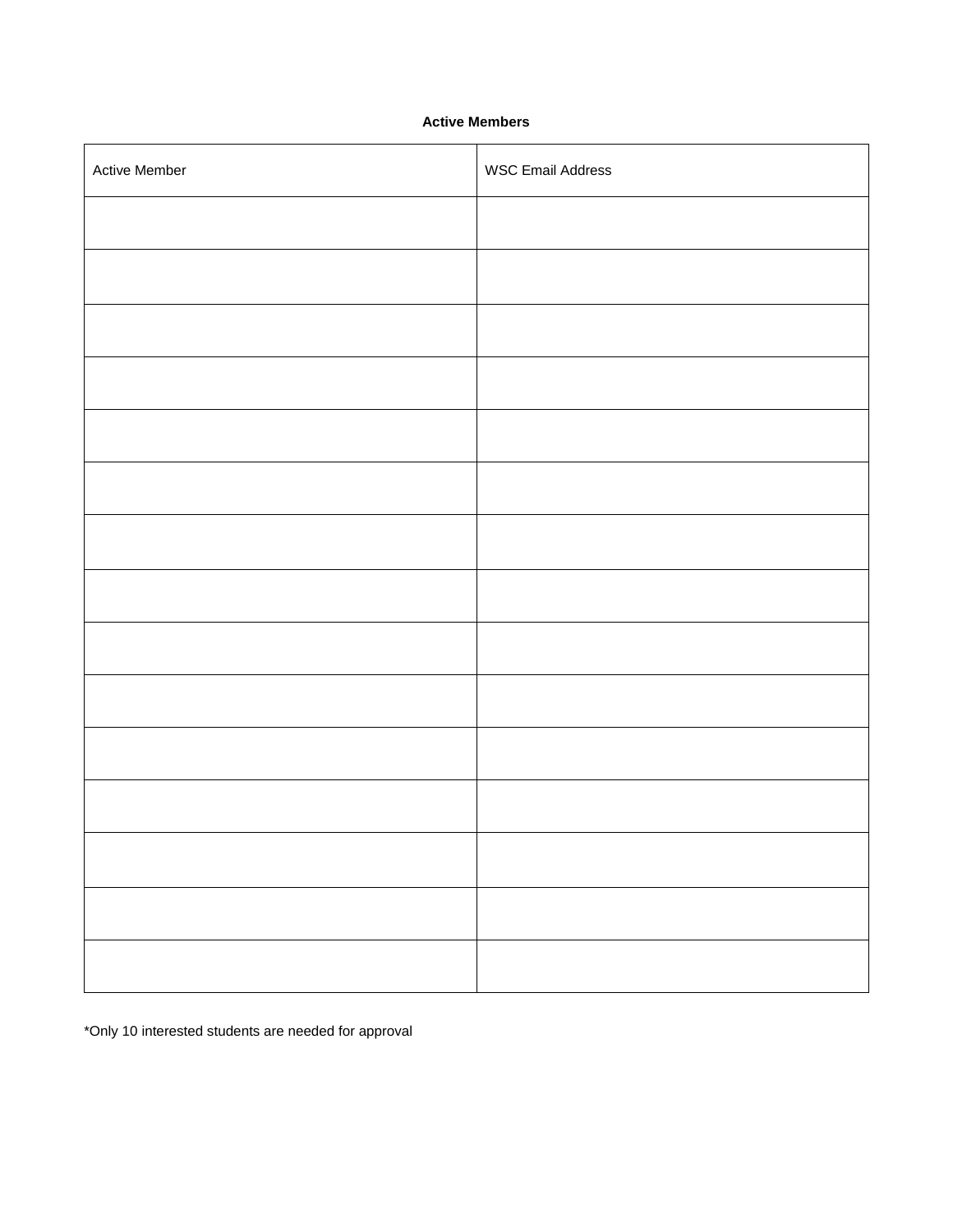# **Wayne State College Sample Club Constitution**

#### **Constitution**

(your club name)

### **Article I**

Name \*The name of this student club shall be (your club name)

### **Article II**

#### Purpose

\*The purpose of this club is (list your club purposes).

### **Article III**

#### Members

- \*Section 1 Active members shall be students of Wayne State College with a minimum GPA of 2.0.
- Section 2 Associate members shall be faculty or staff. They shall not be eligible to hold office or vote.
- Section 3 Annual dues of \$ \_\_\_\_\_\_\_\_ shall be paid by \_\_\_\_\_\_\_\_\_\_\_\_ each year.
- \*Section 4 Membership shall not be denied to any individual on the basis of race, color, national origin, religion, sex, sexual orientation, age, marital status, disability, etc. (except for sex qualifications that are directly relevant to the club purpose).

### **Article IV**

#### **Officers**

- Section 1 The officers of the club shall be named: These officers shall perform the duties as prescribed by the constitution and by the parliamentary authority adopted by the club. Section 2 Officers shall be nominated at the first meeting of April with elections held the following meeting. Elections
- shall be done by secret ballot and candidates receiving the most votes shall be named to their respective offices.
- Section 3 Officers shall serve a term of one year.
- Section 4 Vacancies in offices shall be filled by nomination and voting of a quorum of members.
- Section 5 Officers must have compiled at least example credit hours at Wayne State College.
- Section 6 Officers must be full time students at Wayne State College.
- Section 7 Officers shall not be on disciplinary or academic probation.

### **Article V**

#### Meetings

- Section 1 The regular meetings of the club will be held on the first and third Wednesdays of each month.
- Section 2 Special meetings may be called by the President or the Executive Committee and shall be called with at least three days' notice.
- Section 3 Fifty-one percent (51%) of the members of the organization constitute a quorum.

#### **Article VI**

#### Relationship

(Club name) shall have no relationship or be controlled by any other local, state, or national club.

### **Article VII**

#### **Activities**

The Club shall hold regular business meetings with invited topics of interest.

### **Article VIII**

#### **Committees**

- Section 1 The Executive Committee shall include the officers of the club and shall be considered a standing committee. They shall supervise affair of the club between its business meetings, make recommendation to the club and perform duties as specified by in the constitution.
- Section 2 Other committees, standing or special shall be appointed by the President.